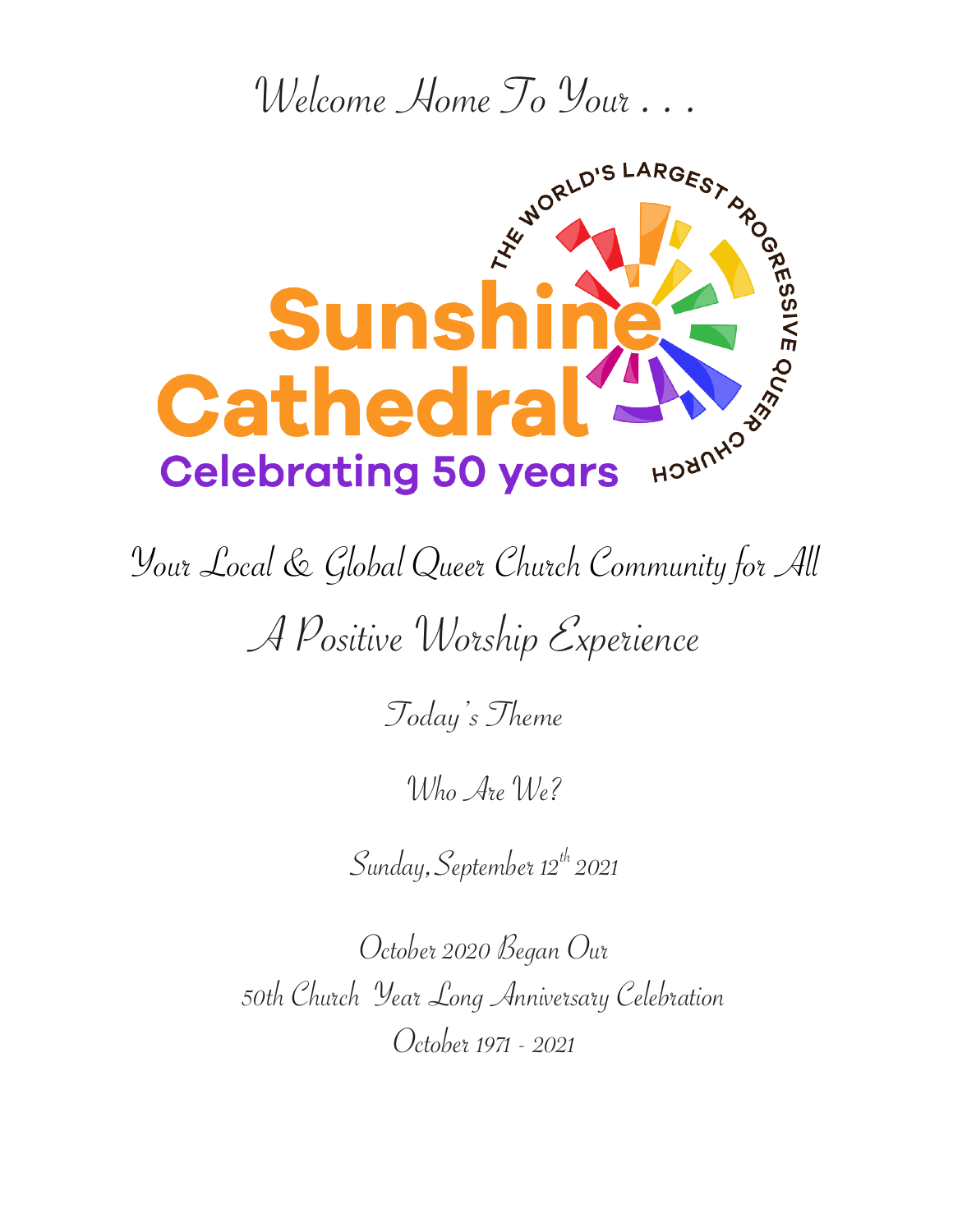# *Service of Gathering*

**Welcome**

Rev Dr Durrell Watkins & Rev Dr Robert Griffin

# **Announcements**

Rev Dr Anne Atwell

#### *Please rise as you are able.*

### **Opening Affirmation**

*Sunshine Cathedral is a different kind of church where the past is past and the future has infinite possibilities.*

# **The Call to Worship**

This is the day our God has made. *Let us rejoice and be glad in it.*

# *Service of Praise*

### **Processional Hymn**

*I Heard the Voice of Jesus Say*

*I heard the voice of Jesus say, "Come unto me and rest; lay down, O weary one, lay down your head upon my breast."*

*I came to Jesus as I was, so weary, worn, and sad, and there I found a resting place, where Jesus made me glad!*

*I heard the voice of Jesus say, "Behold, I freely give the living water, thirsty one, draw near, and drink, and live."*

*I heard the voice of Jesus say, "I am this dear world's light, look unto me, your morn shall rise, and all your day be bright."*

*I looked to Jesus and I found my guiding star, my sun; and in that light of life I'll go till traveling days are done.*

**The Decalogue** Deacon Ed Huckemeyer

Let us recall the commandments by which we seek to live: *1. Worship nothing other than the omnipresent, eternal God.*

*2. Do not try to confine God to any image.*

- *3. Do not use God's name in hurtful or hateful ways.*
- *4. Remember a day each week for worship and renewal.*
- *5. Honor your elders.*
- *6. Do not murder.*
- *7. Do not break sacred vows.*
- *8. Do not steal.*
- *9. Do not bear false witness against anyone.*

*10. Do not begrudge whatever good fortune your neighbor may enjoy.*

St. Paul taught that love is the fulfillment of the law. Jesus said that loving God and neighbor is the message of the law and the prophets. We keep the commandments when we live in love. May the world know us by how loving we are.

*Amen.* 

# **Sung Response** *Ubi Caritas*

*Ubi caritas et amore, ubi caritas Deus ibi est. Live in charity and steadfast love, live in charity; God will dwell with you.*

#### *Please be seated.*

# *Service of Proclamation*

**A story of the Buddha** Rev Marian Cavagnaro

After Siddhartha's enlightenment, he was walking to Sarnath when someone stopped and asked him, "Why are you so aglow? Are you a god or a saint?" "No," he said simply, "I am awake."

In these human words, God's voice is heard. *Thanks be to God.* 

#### *Please rise as you are able.*

#### **The Gospel According to Mark (8.27-30)** Rev Dr Anne Atwell

Jesus and his disciples set out for the villages of Caesarea Philippi. Along the way he asked his disciples, "Who do people say that I am?" They responded, "[Some say] John the baptizer; others say Elijah; and still others, one of the prophets."

"But you," he asked, "who do you say that I am?" Peter answered him, "You are the Christ. [the

anointed one]."

Then Jesus gave them strict orders not to tell anyone about him.

> In these human words, God's voice is heard. Thanks be to God.

#### **Sung Response** *Gloria, Gloria*

*Gloria, Gloria, in excelsis Deo! Gloria, Gloria, alleluia, alleluia!*

#### *Please be seated.*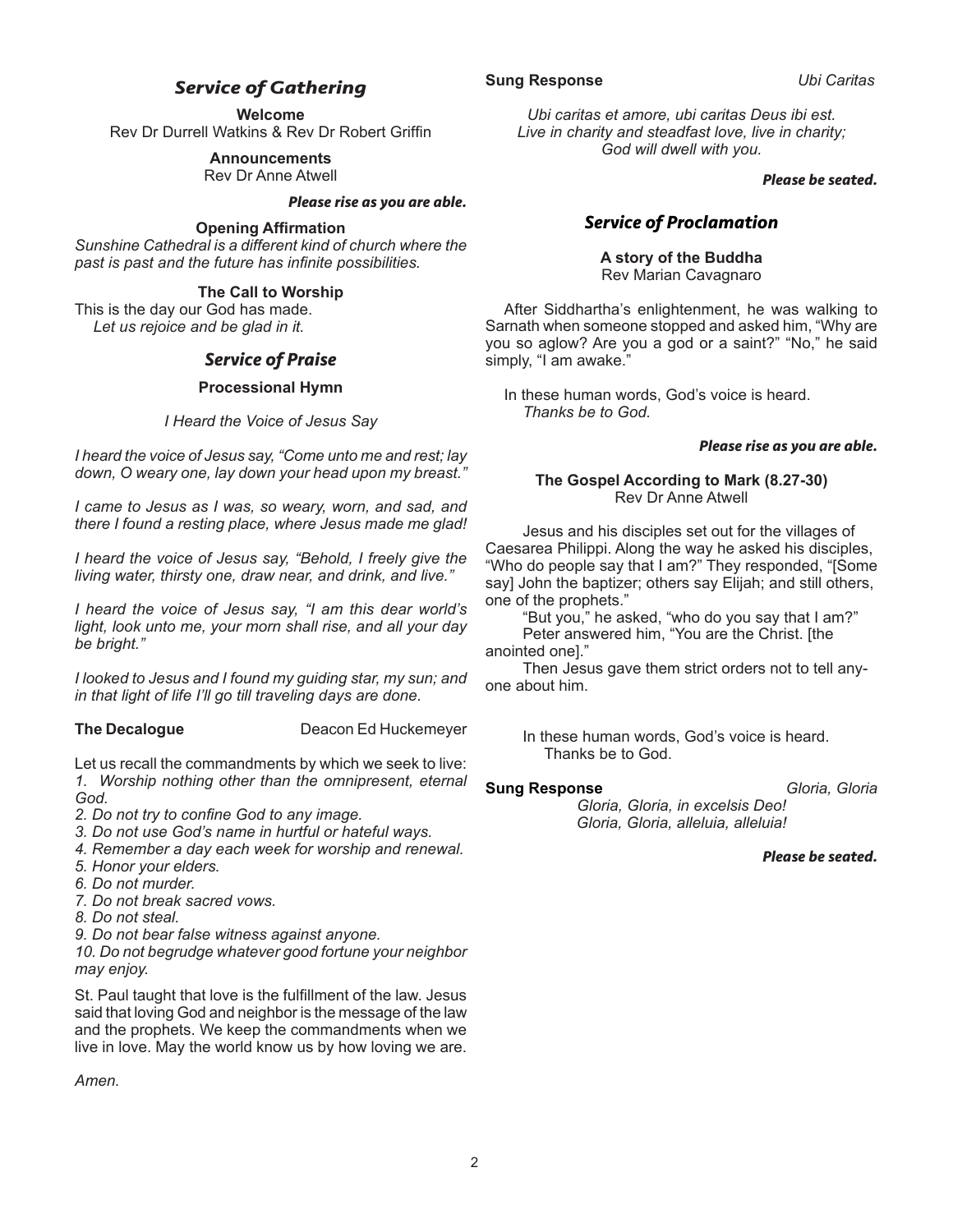**The Anthem** *Who Are We?* By Paul Francis Webster and Jerry Livingston Performed By Sara Burns

| <b>Homily</b>               | Who Are We?<br><b>Rev Dr Durrell Watkins</b> |  |
|-----------------------------|----------------------------------------------|--|
| <b>Invitation to Prayer</b> | Please rise as you are able.                 |  |
| <b>Song of Response</b>     | The Prayer of Faith                          |  |

*God is my help in every need; God does my every hunger feed; God walks beside me, guides my way through every moment of the day.*

*I now am wise, I now am true, patient, kind, and loving, too. All things I am, can do, and be, through Christ the Truth that is in me.*

#### **Pastoral Prayer and Affirmations**

**Sign of Peace** *Count Your Blessings*

*When upon life's billows your seem tempest tossed, when you feel discouraged, thinking all is lost, count your many blessings, name them one by one, and it will surprise you what our God has done. Count your blessings, name them one by one; count your blessings, see what God has done; count your blessings, name them one by one; count your many blessings see what God has done.*

*When your life seems empty, it is so untrue; there's a mighty Presence making all things new. Miracles take place wherever you may be, proving that God's love is with you constantly. Count your blessings, name them one by one; count your blessings, see what God has done; count your blessings, name them one by one; count your many blessings see what God has done.*

# *Service of Sacraments*

**Sacrament of Sharing (Tithes & Offerings)** Rev Dr Robert Griffin

#### **Stewardship Thought**

"Giving is a journey, a calling, a way of living. It's not a separate part of life – it is life, turning your beliefs and values into action and impact." Laura Arrillaga-Andreessen

#### **Offering Prayer**

*Divine Love, through me, blesses and multiplies all that I have, all that I give, and all that I receive. Thank you, God. Amen.*

**Offering Music** *Corner of the Sky* By Stephen Schwartz Performed By Jessica Bianco Borbone

#### *Rise as you are able.*

**Doxology** *We Are An Offering*

*We lift our voices, we lift our hands, we lift our lives up to you, we are an offering.*

*God, use our voices, God, use our hands, God, use our lives, they are yours, we are an offering.*

*All that we have, all that we are, all that we hope to be we give to you, we give to you.*

*We lift our voices, we lift our hands, we lift our lives up to you, we are an offering; we are an offering.*

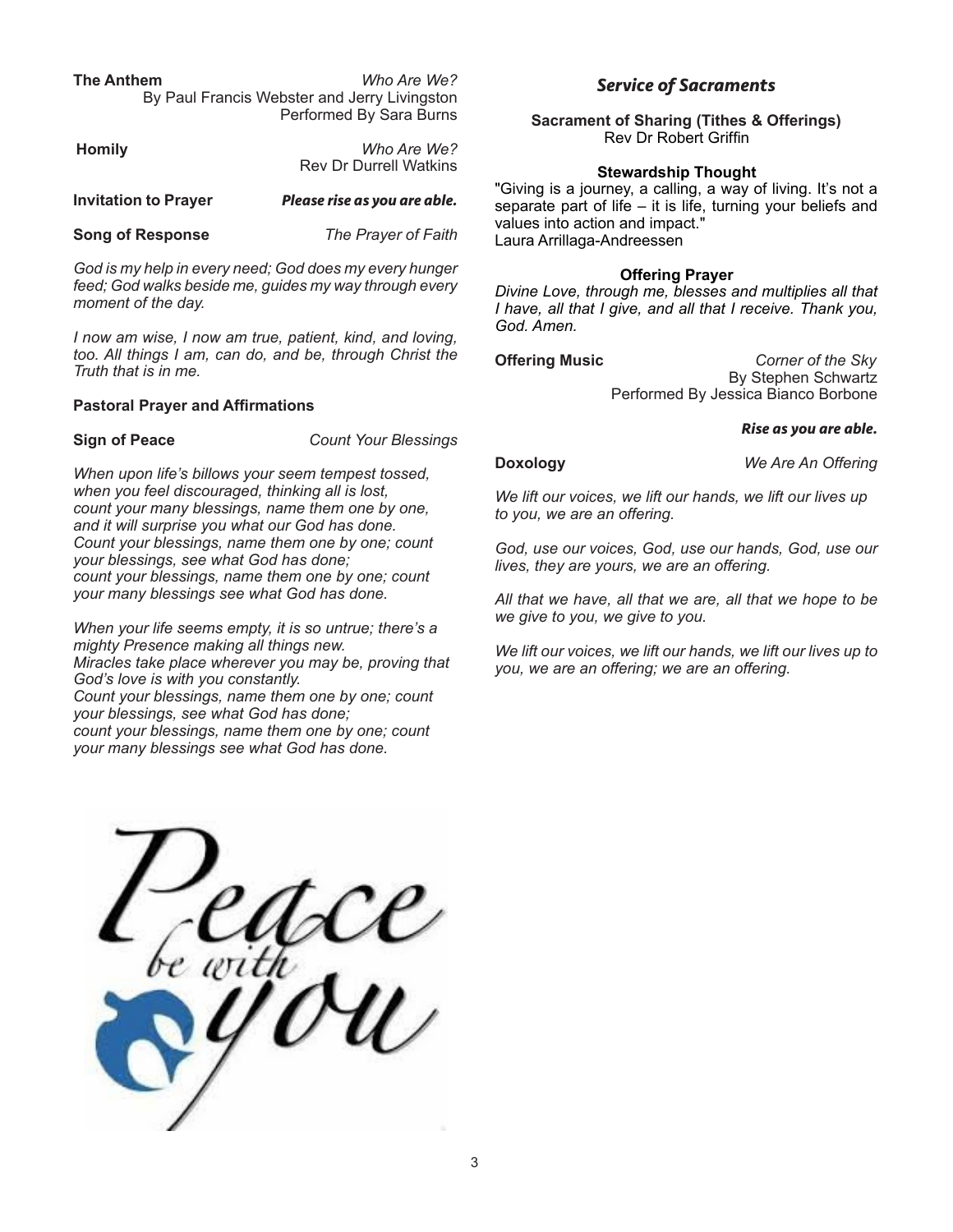# *Sacrament of Hospitality*

#### **Eucharistic Intentions** Rev Kevin Tisdol

### **We Remember**

Bob Longenberger Daphne Munro Molly McElwee 09/13/1999<br>Joe Cannaday 09/14/2015 Joe Cannaday

Hal Tripp 09/12/2002 Bill Glover 09/16/2003 09/12/2003 Geoffrey Allen 09/17/2006<br>09/12/2004 Bob Kronan 09/18/1987 09/12/2004 Bob Kronan 09/18/1987<br>09/13/1999 Jose Alvarez 09/18/1992 09/13/1999 Jose Alvarez

**Prayer Chorus** *On Eagle's Wings* 

*And God will raise us up on eagle's wings, bear us on the breath of dawn, make us to shine like the sun, and hold us in the palm of God's hand.*

#### **Affirmation of Faith** Deacon Ed Huckemeyer

Our hearts are set on God's loving presence. Let us affirm our trust in God.

*I believe in God, the Good,*

*and in the message and mission of God's anointed prophet, Jesus the Wayshower*

*who was born of Mary,* 

*suffered under Pontius Pilate,*

*was executed for empowering the powerless and restoring the dignity of the marginalized,*

*and yet he lives in our hearts and ministry.*

*I believe in the omnipresent power of divine Love, in the Blessed Community,*

*in the sacred value of all people, and in life without end. Amen.*

#### **Song of Response** *In the Life of Omnipresence*

*There is only one Presence and one Power in the universe and in me – God the good, God the good, God the good omnipotent.*

**Intercessions** Deacon Ed Huckemeyer

"In faith we now pray:

Omnipresent God,

We give thanks for grace equal to every need.

We know that you hold us and all who are dear to us in tender love.

We trust that you are at work in our lives and in our world. In your names we affirm blessings for all who are committed to our prayers.

We ask you to be joyfully experienced in the ministry of this church."

And with people all over the world we pray, *May peace prevail on earth.*

Using the words of Jesus, we continue to pray,

#### **Model Prayer**

*Creator which art in heaven, hallowed be thy names. Thy kin-dom come, thy will be done on earth as it is in heaven. Give us this day our daily bread; and forgive us our debts as we forgive our debtors. And leave us not in temptation, but deliver us from evil. For thine is the kin-dom and the power and the glory, forever. Amen.*

#### *Please be seated.*

#### **The Lord's Supper**

**Sursum Corda Rev** Kevin Tisdol

God is with you. *And also with you.* Lift up your hearts. *We lift them to God.* Let us give thanks to God. *It is joyful to live in gratitude.*

It is right, good, and a joyful thing, always and everywhere to give thanks to you, Omnipresent, everlasting, all-loving God. Therefore, with angels and archangels, and with all the company of heaven, we give you praise and glory:

**Song** *Holy God, We Praise Your Name*

*Hark, the glad celestial hymn angel choirs around are raising; cherubim and seraphim, in unceasing chorus praising, fill the heavens with joys aflame: holy, holy is your name.*

### **Words of Remembrance** Rev Marian Cavagnaro

Jesus, on the night he was betrayed, took a piece of bread, gave thanks to God, broke it, and said, "This is my body… When you share this bread, (+) remember me."

In the same way, after the supper he took the cup and said, "This cup is God's new covenant, set in motion in my life. Drink, and (+) remember me."

# **Song** *Eat This Bread*

*Eat this bread, drink this cup, come to me and never be hungry. Eat this bread, drink this cup, trust in me and you will not thirst.*

#### **Invitation to Communion Rev Kevin Tisdol**

These are the gifts of God for all the people of God. *Thanks be to God.*

**Communion is Shared**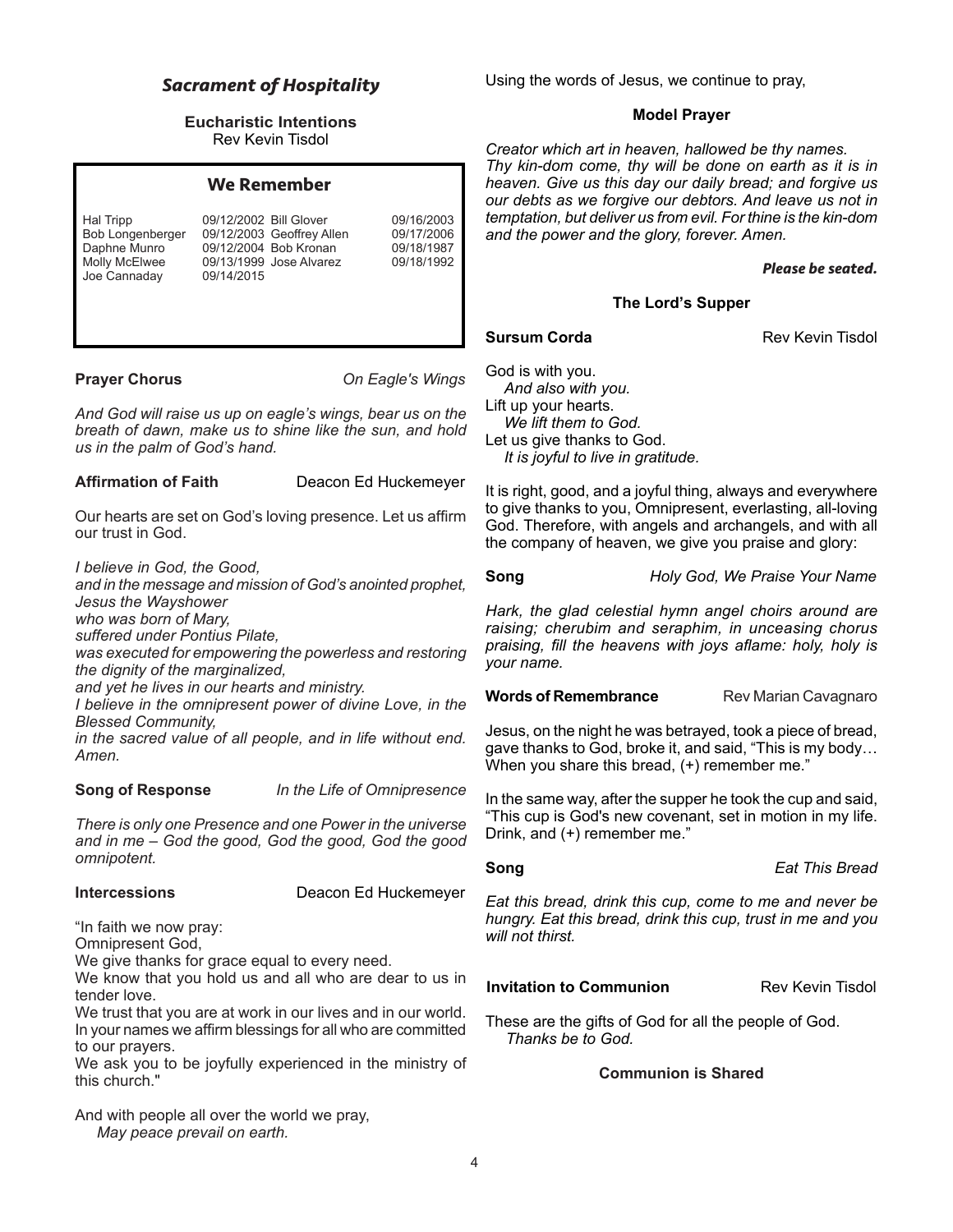#### **Communion Song** *Bless Us All*

*Bless us all who gather here The loving family I hold dear No place on Earth compares with home And every path will bring me back from where I roam*

*Bless us all, that as we live We always comfort and forgive We have so much that we can share With those in need we see around us everywhere*

*Let us always love each other Lead us to the light Let us hear the voice of reason Singing in the night Let us run from anger And catch us when we fall Teach us in our dreams And please, yes please bless us one and all*

*Bless us all with playful years With noisy games and joyful tears We reach for you and we stand tall And in our prayers and dreams we ask you Bless us all*

*We reach for you and we stand tall And in our prayers and dreams we ask you Bless us all.*

### **Prayer of Thanksgiving Rev Dr Robert Griffin**

*Please rise as you are able.*

## **The Prayer of Protection**

*The light of God surrounds us; the love of God enfolds us. The power of God protects us; the presence of God watches over us. Wherever we are, God is.*

**Benediction Rev Dr Durrell Watkkins** 

**Final Song** *Higher Love* 

**Commissioning**

One: Our worship has ended. Let our service begin! All: *Thanks be to God!*

**Postlude** Ms Barbara Ramcharitar

# **Silent Helpers Prayer Ministry**

Please hold these in the power of loving prayer:

**Centering Thought:** "Today is the day to shed worry of every sort. If I am concerned about [myself or others], I turn to my [God] and release these concerns into [God's] hands…I feel God's presence beyond understanding taking charge in my life." Martha Dawson

**We pray for the following ~** Jimmy C. (of blessed memory); Joe; Doreen; Kim; Ryan's dad; Claudia G.; Michelle; Keith M.; Janitza & Manuel; David V.; Steve V.; Rick W.; Kathy & Alan; Bev & Mike; David; Cynthia; John K.; Michell; Eileen; Diane; Jackie; Malissia & Fonz; Brad; Mary B. & friends & family; Marilyn; Roberta's friend; Maureen; Laurie; Laurie's friend; Natasha; Melissa; Gary; Leslie; Ken; Anon; Mary B. & family; Beverly B.; Vinny; Fred; Guillermo; N.; Rufus; Barbara; Rick (of blessed memory); Charlie; Rozen; Mark; Nana; Mark L.; Lindsley S.; Anne H.; Kathy K.; Elaite J.; Michael D.; Herb C.; Roy T.; Micki; Steve M.; Lewis Family; Bill K.; Kyle H.; Elijah; AGW; MLF; Nancy; Karyn C.; Lenni; Ken's family; Teresa; Shirley; Daniel; Dayana; Emily; Christopher; Katherine; Danoira; Mary Ann; Kristen; All those in Ida's path; Victor; Jaycee; Cody; Lexi; Raj; Scott and family; Paul (of blessed memory); Michelle; Scott; Paul (of blessed memory); RM; the ill & the food insecure; Rufus; friends in Louisiana; Betty Lynn; Emma; Ren; Lewis family; Kelli; Savanna; Marcin's dad; Christian H; Rick M; Cody; Michelle; Lily D & Family; Daniel F; Craig C; Danie F; Gio A; Andrew C; Chris; Nancy R.'s son; those on Laurie's heart; Carl B. (of blessed memory); Joanie (of blessed memory); Kathy (of blessed memory); Margie's family; Connor; Matt; Emma; Katie; Sis; Gramma; Hildra; Heel; Dav and the Rice family; Shawna; all who have been burdened by the pandemic; those in nursing care and assisted living facilities; LGBTQ+ communities; Troy P.; Global Justice Institute; DSFI; the ministries of Sunshine Cathedral; members & friends of Sunshine Cathedral; all who are part of the Sunshine Cathedral Global Fellowship

**LET US PRAY:** *Dear God, Trusting in grace equal to every need, we release our cares and concerns to you. Take our burdens. Transform them. Take our hurts and heal them. Replace our fears with hope, our sorrow with joy, our regrets with peace, and our self-doubts with self-esteem. And let us know that our loved ones are held even more tenderly in your heart than they are in ours. Amen.* 

**REMEMBER:** Prayers can be submitted via Sunshine Cathedral.org or by emailing any SC clergyperson.

You can hear a prayer at anytime by calling 954.462.2004 (press 6).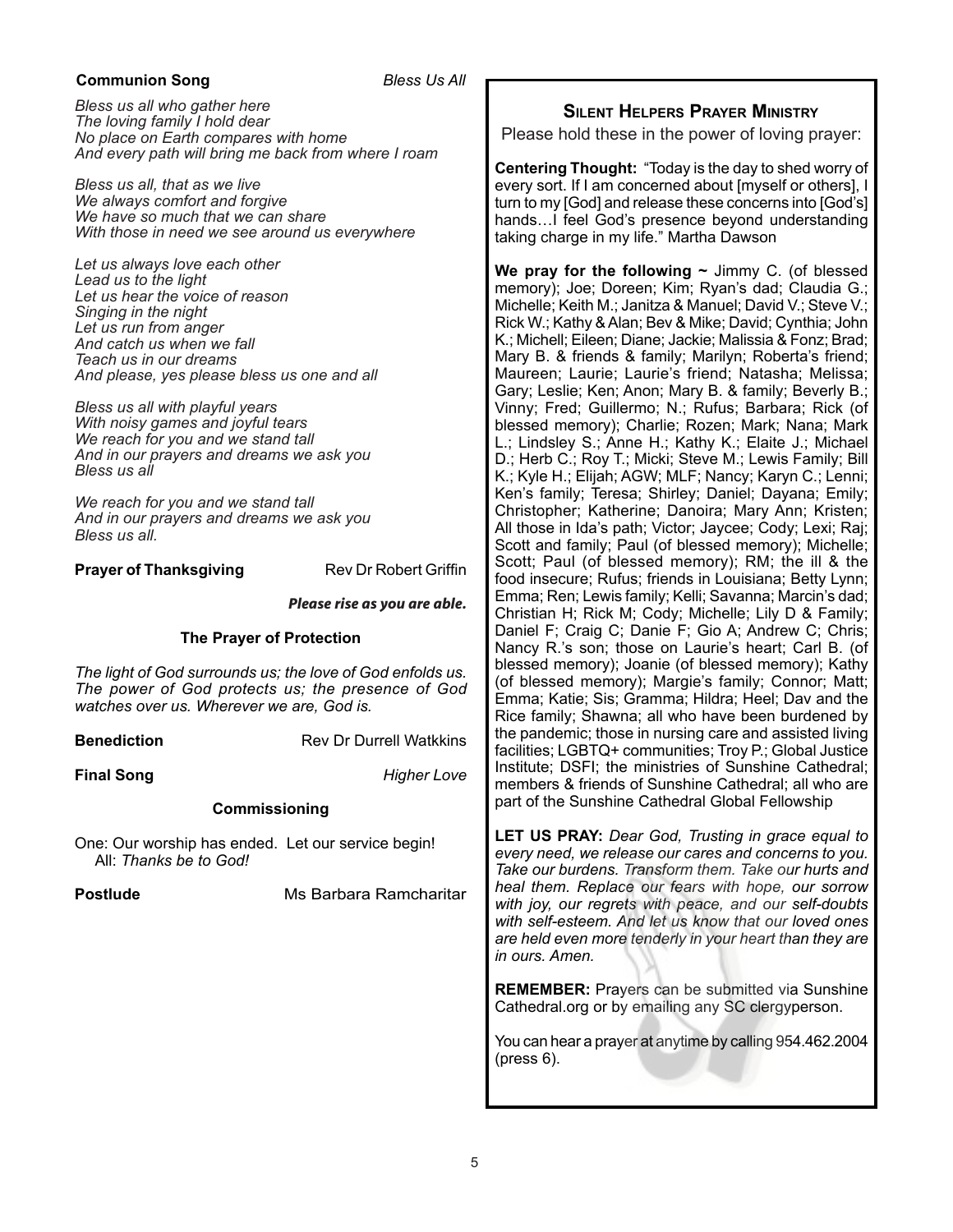SunBurst News

# *October 50th Anniversary Events*

#### *3 October*

Anniversary Concert: New Directions Chamber Musical - Guest Artist: Joana Gonzalez, Piano In Person and Live Stream - 4PM \$50.00 and includes one guest for free.

## *9 October* **Anniversary Reception**

Sunshine Cathedral Foundation and Sunshine Cathedral Gala Reception and Capital Campaign Kick-Off Time: 6PM - \$50.00 and includes one guest for free.

# *16 October*

**Anniversary Community Concert**

In Person and Live Stream - 7PM Representatives from the Sunshine Cathedral Choir, Gay Men's Chorus of South Florida, South Florida Pride Wind Ensemble, NOVA Singers and Opera Fusion \$50.00 and includes one guest for free.

#### *24 October*

*Save the Date:* **13th Annual Fort Lauderdale Edition of the OUTshine LGBTQ+ Film Festival** - Details soon.

**All tickets go on sale Sunday, 5 September.**

**If a ticketed event is cancelled due to COVID-19, a refund must be requested within two weeks of the event by email to Robert@SunshineCathedral.org.**

**GLOBAL FELLOWSHIP** - If you don't live in the Fort Lauderdale area but are finding Sunshine Cathedral to be a primary source of spiritual enrichment in your life, we invite you to consider joining the Sunshine Cathedral Global Fellowship. You can learn about how you can become part of the Sunshine Cathedral Global Fellowship by visiting SunshineCathedral.org

**HELP NEEDED** – We need more help with running worship slides. Those who wish to learn how to operate lights for worship are also needed. Training is provided and one need only be scheduled once every few weeks. It's a great help if you are available for both 9 am and 10:30 services on a given Sunday, but you can volunteer for just one time slot. For more information or to schedule a training on slides or lights, contact Rev. Dr. Robert Griffin (robert@ sunshinecathedral.org).

**MASKS FOR WORSHIP** – we are asking people to wear masks for worship at Sunshine Cathedral.

#### **Sunshine Cathedral Food Sharing Ministry Celebrates 5th Anniversary This Month** – September 7, 2016, Sunshine Cathedral lauched what has become known as our Food Sharing Ministry, now comprised of 5 different areas of programming. The Food Sharing Ministry has grown substantial over the past five years to become a major ministry of support to the community, to anyone who asks – no questions, no judgments.

Recently, our Sunshine Cathedral Food Sharing Ministry was awarded an Infrastructure Grant by the South Florida Hunger Coalition. The purpose in applying for the grant was to help with installing a climate-controlled storage container on the property. We have reached capacity for storage space and this container will greatly help with our continued growth. We are very grateful for all the donations over the years.

We now need your assistance to help raise \$8,500.00 to complete this portion of the funding to make the storage container a reality. Will you please consider supporting this project and our efforts to help individuals who are food-insecure.

Make you donation today by visinting our website at SunshineCathedral.org, select Give then select Food Pantry image on the right.

For more information please contact Rev Dr Anne Atwell, Minister of Connections, at Anne@SunshineCatheral.org. Every donation helps to reach our goal of \$8,500.00. Thank you.

**THANKSGIVING HARVEST CAMPAIGN** - Sunshine Cathedral's annual Thanksgiving Harvest Campaign began Aug 15 and will last until November 21. We ask that you give \$99 above and beyond your regular financial gifts to the ministries of Sunshine Cathedral and to make that easy, we simply put aside one dollar per day for 99 days. Fill out a Harvest Campaign card. You can dedicate your gifts in the name of something or someone for which you are grateful. Thank you for your generous support.

**CHRISTIANS & COCKTAILS** - Join us on Mondays for Christians & Cocktails (6 pm EASTERN, Facebook) where a panel of lay and clergy leaders discuss religious questions asked by viewers. No question is off limits.

**MIDDAY PRAYER** - Pray with us daily at Noon EASTERN on Facebook. Staff clergy rotate Monday – Saturday to lead us in prayer.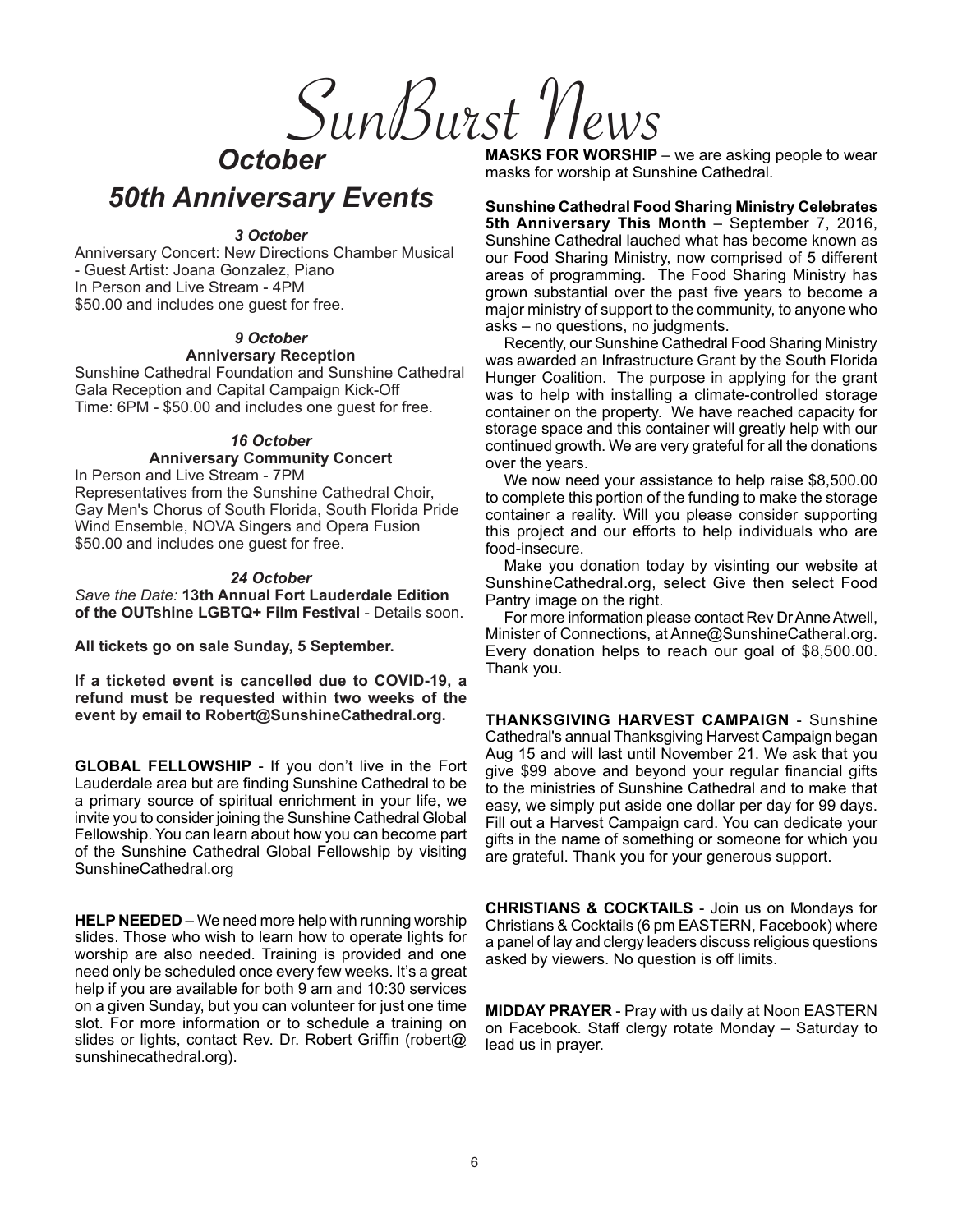**THE HOLY LAND** - Join us for a once in a lifetime group trip to Israel. Experience the rich diversity of this amazing country, from historic sights of Jerusalem to the vibrant Mediterranean city of Tel Aviv with a group of like-minded travelers. May 21 - 28, 2022 #OUTstanding Travel For more information email Pkcordell@gmail.com

**GLOBAL FELLOWSHIP TRAVEL PROGRAM**: Italy - Sunshine Cathedral's Global Fellowship program is going on its first trip where global/online friends, partners and members along with local congregants can meet in person for a fun trip to Italy. This first class trip includes 4-star hotels in Rome and Tuscany, breakfast and dinner daily, and trip insurance all for about \$1800. Join more than 60 global fellow congregants already scheduled to join us. Space is limited. https://happeningout.travel/sunshine

**OUR SUNDAY BROADCAST** is made possible by Happening Out Television Network and donors who support our televised ministry. HOUT TV is housed at Sunshine Cathedral Square.

## **SAINTS OF THE WEEK**

**September 12: Holy Name of Mary** - In Hebrew, the name Mary is "Miryam". In Aramaic the language probably spoken by Mary and Jesus, the form of the name was "Mariam". Based on the root "merur", the name signifies "bitterness". This is reflected in the words of Naomi, who, after losing a husband and two sons lamented, " "Do not call me Naomi ('Sweet'). Call me Mara ('Bitter'), for … my life [is] very bitter." Jerome suggested the Mary could mean "Lady", based on the Aramaic "mar" meaning "Lord." The name of Mary is venerated because it belongs to the Mother of Jesus.

**September 15: Martyrs of Birmingham** (d. 1963)—Four young girls. A few weeks after Martin Luther King has given his famous speech, "I Have a Dream," and in the midst of an intense summer of civil disobedience and demonstrations, the situation in Birmingham, Alabama had come to a head. The nation watched as fire hoses and attack dogs had dramatized the evil of racism. On a peaceful Sunday morning someone threw dynamite through the basement window of the 16th Street Baptist Church, where four young girls, who had just finished their Sunday School class, were changing into choir robes. In their eulogy Dr. King called them "martyred heroines of a holy crusade for freedom and human dignity."

**September 17: St. Hildegard of Bingen** (1098-1179)— Abbess and visionary. Hildegard started as a simple Benedictine nun, but excelled as an author, prophet, preacher, theologian, musician, composer, poet, doctor, and pharmacist. Her intense visions and ecological and holistic spirituality speak strongly to our own time.

**September 18: Dag Hammarskjöld** (1905-1961)— Secretary General of the UN. A skilled Swedish diplomat, Hammarskjöld served for eight years as the head of the United Nations. He was a rare person in that public service was not a means to gain power, but a religious vocation, a way of living out his faith. He was deeply committed to the cause of world peace. His personal journal, Markings, published after his death, revealed his own inner struggles with finding meaning in life. What is still unknown to most people is that he was also a gay man.

#### **Sunshine Cathedral Food Pantry Open** every Wednesday from 11AM – ?? or by appointment

#### **No ID required. No income verification. No questions. No judgment.**

For more information or to schedule an appointment, please contact Rev. Anne 954-462-2004 ext. 208

To make a donation to the Sunshine Cathedral Food Sharing Program, check out our website sunshinecathedral.org and click on the Food Sharing tab.

# *Sunshine Cathedral Weekly Financial Information*

#### *Financial Data Snapshot from 5 September*

| <b>Weekly Generosity Income Needed</b><br>Generosity Income Received | \$10.797.56<br>\$7,565.96 |
|----------------------------------------------------------------------|---------------------------|
| Our Abundance and/or (Need)                                          | (\$3,231.60)              |
| Per Capita Giving                                                    | \$31.63                   |
|                                                                      |                           |
| <b>Worship Services</b>                                              | 135                       |
| <b>Online Virtual Resourcing</b>                                     | 113,884                   |
| Food Sharing Ministry - Total Reached                                | 523                       |
| Detailed information located at<br>SunshineCathedral.org             |                           |

*Donating to Sunshine Cathedral* 

*Venmo or CashApp Venmo - @SunshineCathedral CashApp - \$SunshineCathedral Text to Give - 954.399.7333*



Sunshine Cathedral **B** Scan to pay \$SunshineCathedral



venma